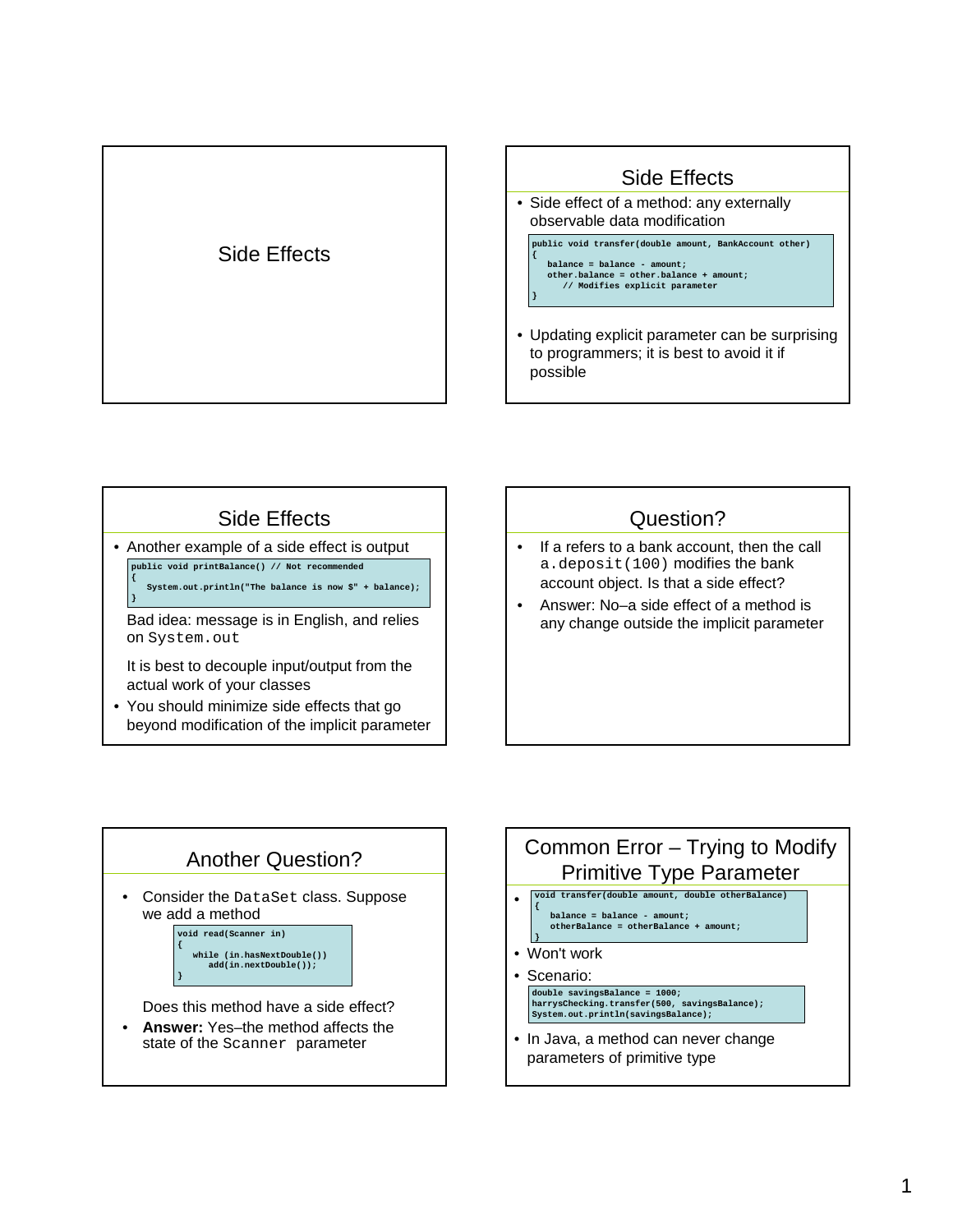







## Call By Value and Call By Reference

- **Call by value:** Method parameters are copied into the parameter variables when a method starts
- **Call by reference:** Methods can modify parameters
- Java has call by value